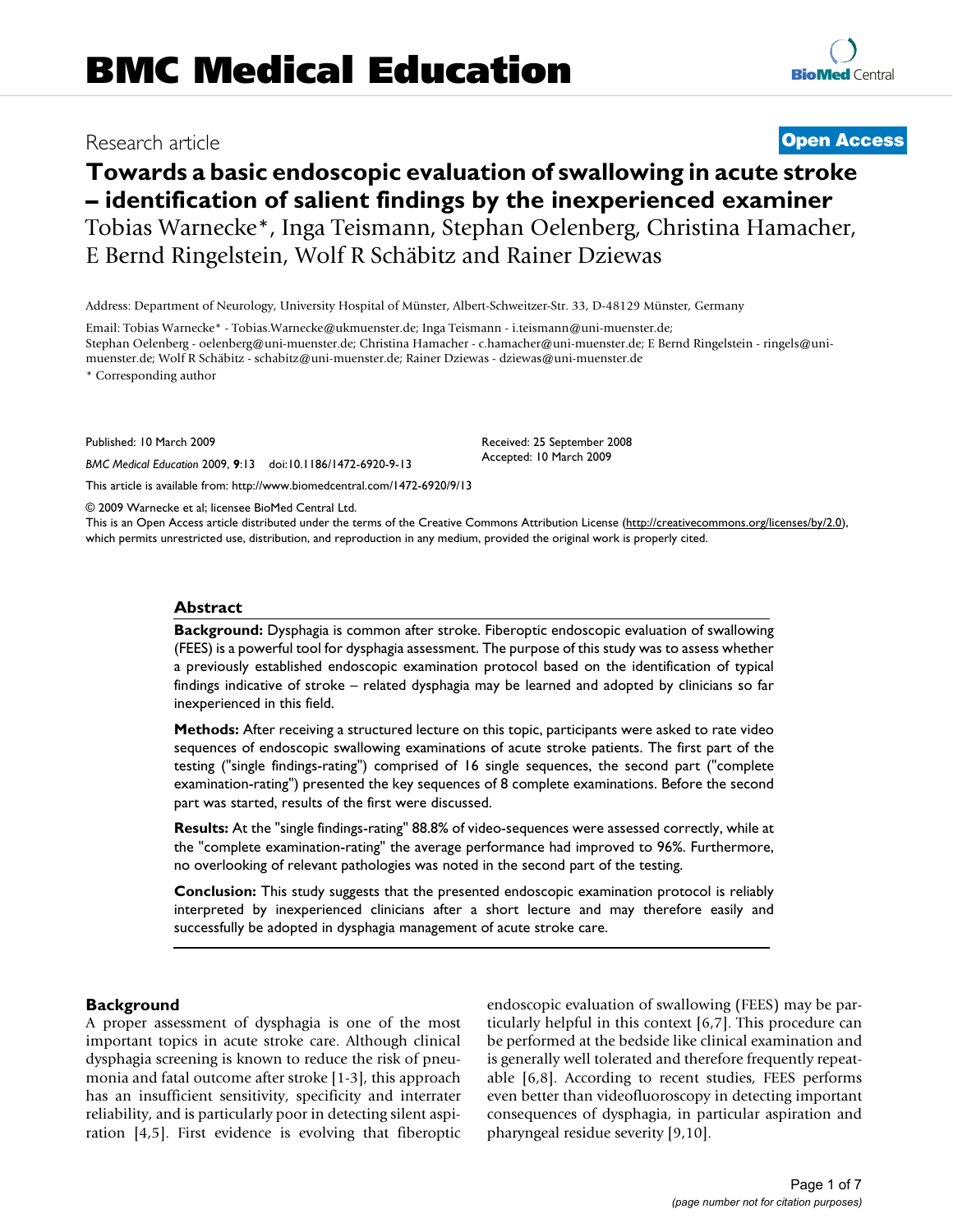Recently, we developed a FEES-based dysphagia score that allows a quick deduction of clinical consequences from easy-to-identify endoscopic findings and may therefore efficiently guide management of stroke-related dysphagia in the acute stage of the illness [4].

FEES is usually considered to be a technique that needs a lot of experience to identify and interpret its findings. In the present study, we investigated whether our FEESbased dysphagia score for acute stroke patients may be adopted successfully after a short training session by physicians so far inexperienced in the field of endoscopic dysphagia assessment.

# **Methods**

## *Dysphagia assessment*

Previously, we developed a protocol for endoscopic assessment of dysphagia in patients with acute stroke. Following this protocol each examined patient is classified according to a six point scoring system that allows a quick deduction of clinical consequences (Figure 1) [4,11]. In brief, the examination starts with rating the severity of oropharyngeal secretions (handling of secretions). In case saliva pooling with penetration or aspiration is found severe dysphagia is suspected and score 6 is given. Patients being able to handle their saliva without penetration or aspiration and do not have a severely reduced state of consciousness (i.e. stupor or coma) receive a teaspoon of puree consistency next. Those who show penetration or aspiration without protective reflex (i.e. coughing or swallowing) on at least one of three attempts are again diag-

|                               | <b>Main findings</b>                                                             | Score       | Possible clinical implications                                                   |
|-------------------------------|----------------------------------------------------------------------------------|-------------|----------------------------------------------------------------------------------|
| <b>Handling of secretions</b> | Yes <sub>n</sub><br>Pooling with Pen /Asp. -                                     | Score 6     | No oral food:<br>consider feeding via NGT;<br>watch out for respiratory distress |
|                               | No                                                                               |             |                                                                                  |
| Puree consistency             | Penetration without or<br>insufficient protective reflex<br>Na                   | Yes Score 5 | No oral food:<br>consider feeding via NGT                                        |
| <b>Liquids</b>                | Penetration with<br>sufficient protective reflex<br>No<br>Penetration without or | Score 4     | Consider feeding via NGT;<br>small amounts of puree during<br>swallowing therapy |
|                               | insufficient protective reflex<br>No                                             |             |                                                                                  |
|                               | Yes<br>Penetration with<br>sufficient protective reflex<br>No                    | Score 3     | Consider oral feeding with<br>pureed food:<br>parenteral application of fluids   |
| Soft solid food               | Yes:<br>Any Pen./Asp., massive<br>residues in the valleculae or $N_0$            | Score 2     | Consider oral feeding with<br>pureed food and liquids                            |
|                               | pyriforms                                                                        | Score 1     | Consider oral feeding<br>with soft solid food and liquids                        |

# Figure 1 **Flowchart for the endoscopic assessment of dysphagia**.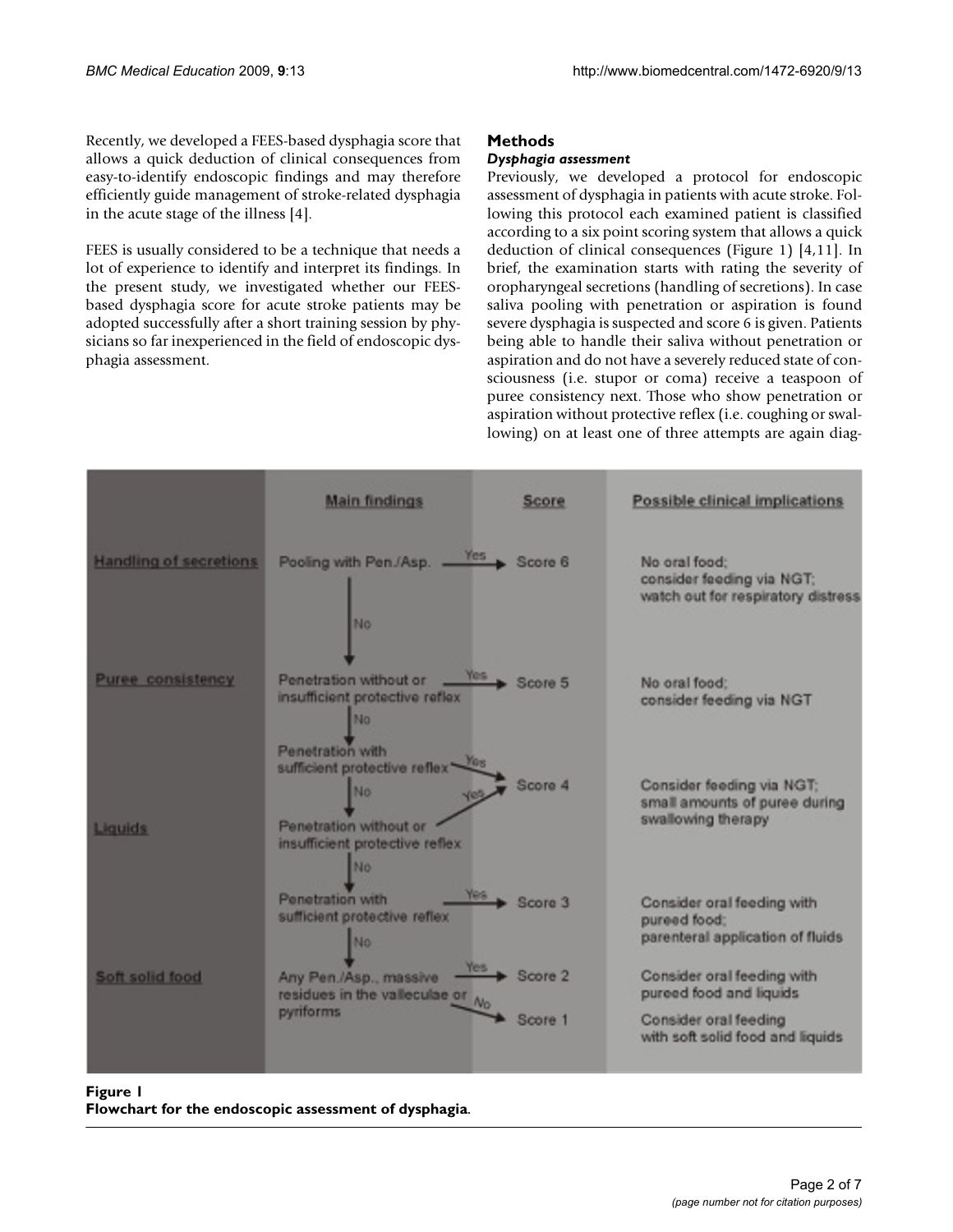nosed with severe dysphagia (score 5). If sufficient protective reflexes are present score 4 is attributed.

Patients managing puree consistency are exposed to a teaspoon of colored water. Penetration or aspiration without sufficient protective reflex keeps the patient on score 4, while the presence of protective reflexes leads to score 3.

If patients being able to swallow liquids three times without penetration or aspiration, a small piece of white bread is given to them at the last step. Here, penetration or aspiration or severe residues (> 50% of bolus size, i.e. bolus fills or overflows the cavities) in the valleculae or pyriforms are taken as evidence of severe difficulty with this food consistency resulting in score 2. If none of these findings are observed on three consecutive trials score 1 is given.

## *Subjects*

Seventeen neurologists (7 women, 10 men; mean age = 31 years, range 28 to 45 years) with a professional experience of 4.5 years (range 1–16 years) took part in the study. None of the participants had experience with fiberoptic endoscopic dysphagia assessment.

## *Lecture*

First, a 30-minutes lecture on the physiology of swallowing and the basics of FEES was given. The above mentioned salient findings were defined, the dysphagia assessment protocol was explained and characteristic videos were shown.

# *Evaluation-videos and test construction*

Suitable video sequences of endoscopic swallowing examinations of acute stroke patients with duration of 5 to 10 seconds were collected by one of the authors (S.O.) from archived material. Two raters (R.D., T.W.), both having several years of experience with this diagnostic procedure, separately evaluated the salient findings of each sequence. 5% of the collected samples were rejected due to disagreement between the two raters.

The first part of testing ("single findings-rating") comprised of 16 sequences presented to the inexperienced raters in succession without intermediate explanation or discussion. On request, sequences were repeatedly shown. Four samples each belonged to the category "handling of secretion", "puree consistency", "liquid", and "semisolid food", respectively. The raters were asked to evaluate the videos for the presence or absence of penetration or aspiration on a 5-point scale ("No penetration or aspiration", "Penetration with protective reflex", "Penetration without protective reflex", "Aspiration with protective reflex", and "Aspiration without protective reflex"). Additionally they had to assess severity ("No", "Mild", "Moderate",

"Severe") and location ("No", "Valleculae", "Sinus piriformis") of residues that were left after the swallow [9]. After finishing the evaluation of the 16 video sequences by the inexperienced raters, all scoring sheets of the first part of testing were collected. Subsequently, the videos were briefly reviewed and evaluations were discussed. In this way, apart from serving as test instrument, the single findings-rating was also used as interactive teaching tool.

During the second part of testing ("complete examination-rating") the key sequences of 8 complete FEES examinations were presented. Three patients with infarction of the left middle cerebral artery (MCA), three with infarction of the right MCA, and two with brainstem infarction were chosen. According to the protocol described above, after each sequence, the raters had to state whether they wanted to finish the examination and decide on a score, because, for example, penetration was detected, or whether the examination should proceed to the next food consistency. Rating was done silently on a prepared score sheet.

# *Statistics*

For each task, the percentage of correct ratings was determined. Furthermore, inter-rater reliability was assessed by calculating kappa  $(\kappa)$  coefficients. The upper limit of the κ-coefficient representing total agreement between the raters is 1.0, while a κ-coefficient of 0.0 represents agreement at chance level. κ-coefficient scores in the range of 0.41 to 0.60 indicate moderate agreement, 0.61 to 0.80 indicate substantial agreement, and 0.81 to 1.00 indicate excellent agreement [12].

# **Results**

All participants completed the study. As is shown in table 1, at the "single findings-rating" 88.8% of videosequences were assessed correctly. The corresponding κcoefficient of 0.73 indicated substantial agreement between the raters (table 2).

With over 90% of correct ratings the items "handling of secretions" and "semisolid food" achieved the best results, while "liquids" and "pureed food" were still rated correctly in nearly 84% of cases. The corresponding κ-coefficients ranged from 0.60 (puree consistency) to 0.91 (handling of secretions) (table 2). Looking at different types of salient findings, assessing penetration proved to be relatively difficult with 14% mistaken judgments. Aspiration and normal findings were rated better, wrong assessments occurred in only 9% of cases.

At the "complete examination rating" the participants' diagnostic abilities had improved. Altogether, only five mistakes occurred, giving an average of 96% of correct scores and a corresponding κ-coefficient of 0.91 (p <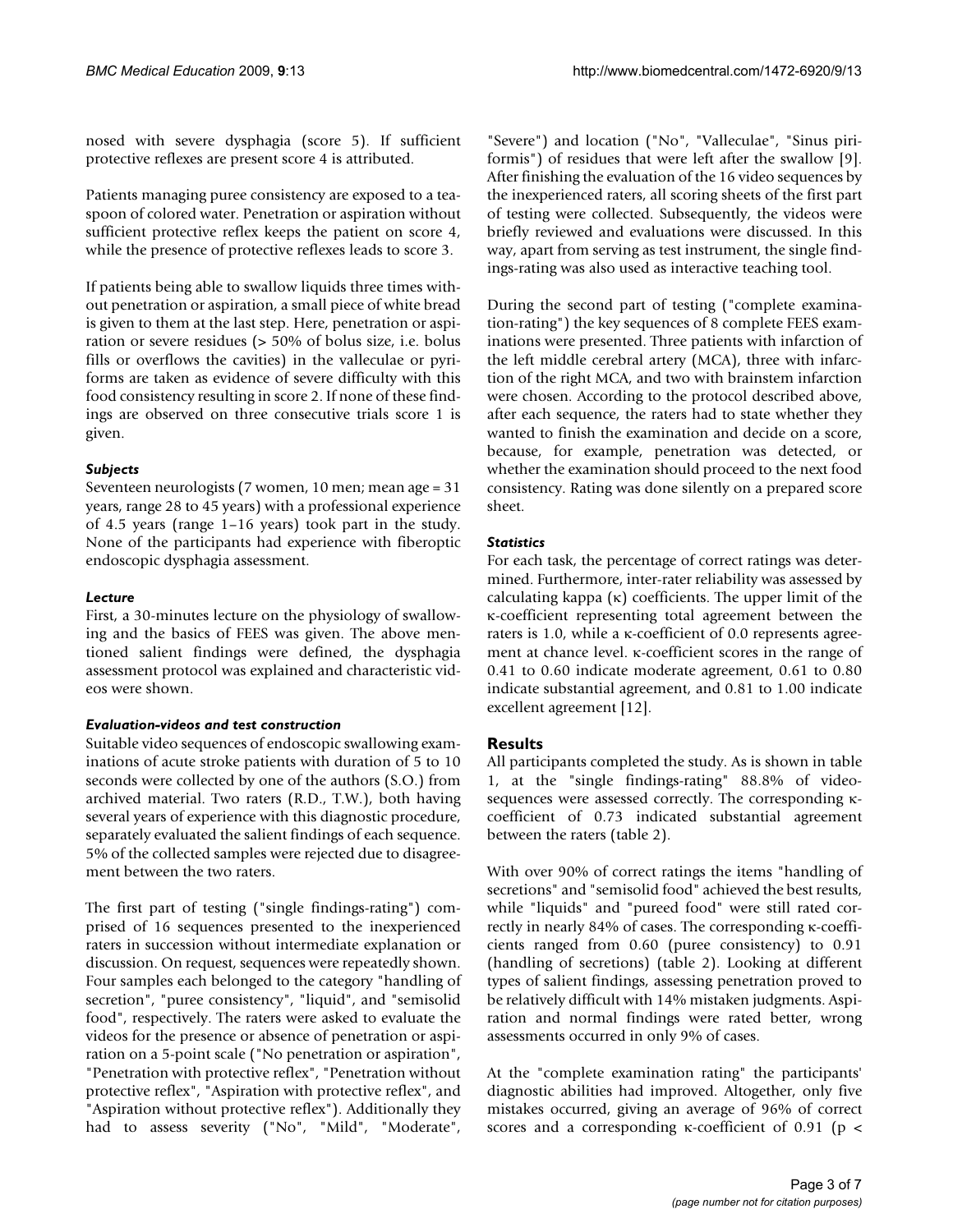|                          | <b>Task Number</b> | Main finding in the video sample                               | <b>Correct ratings</b> |
|--------------------------|--------------------|----------------------------------------------------------------|------------------------|
| Handling of Secr.        |                    | Aspiration without protective reflex                           | 94%                    |
|                          | 2                  | No penetration or aspiration                                   | 100%                   |
|                          | 3                  | Aspiration without protective reflex                           | 100%                   |
|                          | 4                  | Penetration with protective reflex                             | 94%                    |
|                          | Mean Score         |                                                                | 97%                    |
| <b>Puree consistency</b> | 5                  | No penetration or aspiration; no residues                      | 76%                    |
|                          | 6                  | Penetration without protective reflex; no residues             | 100%                   |
|                          | 7                  | Aspiration without protective reflex; no residues              | 82%                    |
|                          | 8                  | Aspiration without protective reflex; residues in s.p.         | 76%                    |
|                          | Mean Score         |                                                                | 83.5%                  |
| <b>Liquids</b>           | 9                  | No penetration or aspiration                                   | 82%                    |
|                          | 10                 | Penetration with protective reflex                             | 53%                    |
|                          | $\mathbf{H}$       | No penetration or aspiration                                   | 100%                   |
|                          | 12                 | Aspiration with protective reflex                              | 100%                   |
|                          | Mean Score         |                                                                | 83.8%                  |
| <b>Semisolid food</b>    | $\overline{13}$    | No penetration or aspiration                                   | 94%                    |
|                          | 4                  | Penetration without protective reflex; residues in the vallec. | 100%                   |
|                          | 15                 | Penetration without protective reflex; residues in the s.p.    | 76%                    |
|                          | 16                 | Penetration without protective reflex; residues in the vallec. | 94%                    |
|                          | Mean Score         |                                                                | 91%                    |
| Overall                  | Mean Score         |                                                                | 88.8%                  |

#### **Table 1: Results of the "single findings-rating": Percentage of correct ratings**

Secr. = Secretions, s.p. = sinus pyriformis; vallec. = valleculae.

This table summarizes the percentage of correct ratings in the "single findings-rating". Four video sequences (second column) belong to the category "handling of secretion", "puree consistency", "liquids", and "semisolid food", respectively. The third column gives the main finding of the respective video sample. In the fourth column the percentage of correct ratings is stated. For example, the third video sequence of "puree consistency" showed as main pathological finding "aspiration without protective reflexes, no residues". 82% of the raters suggested the correct finding.

0.001) indicating excellent agreement between the raters (Table 3).

Interestingly, no instance of overlooking a relevant pathology was noted, whereas all wrong assessments belonged to the category "false positive" rating. In three

| Video categories         | $\kappa$ -coefficients | р       |  |  |
|--------------------------|------------------------|---------|--|--|
| Handling of Secr.        | 0.91                   | < 0.001 |  |  |
| <b>Puree consistency</b> | 0.60                   | 0.001   |  |  |
| <b>Liguids</b>           | 0.63                   | < 0.001 |  |  |
| <b>Semisolid food</b>    | 0.66                   | < 0.001 |  |  |
| Overall                  | 0.73                   | < 0.001 |  |  |

Secr. = Secretions

This table summarizes the corresponding κ-coefficients for each sample of different video categories in the "single findings-rating". cases, residues in the sinus pyriformis were misleadingly taken as reason to "terminate" the examination by suggesting a score, while twice saliva pooling in the sinus pyriformis without penetration or aspiration provoked an overly cautious approach.

#### **Discussion**

This study demonstrates that in acute stroke patients assessing salient findings of endoscopic swallowing examination following the here described protocol can be done reliably with a minimum of experience. After receiving an introductory lecture the previously untrained participants of our study gave a correct rating of characteristic video sequences in nearly 90% of cases, which corresponded to a κ-coefficient of 0.73.

The assessment of liquid and pureed food swallows proved relatively difficult in comparison to semisolid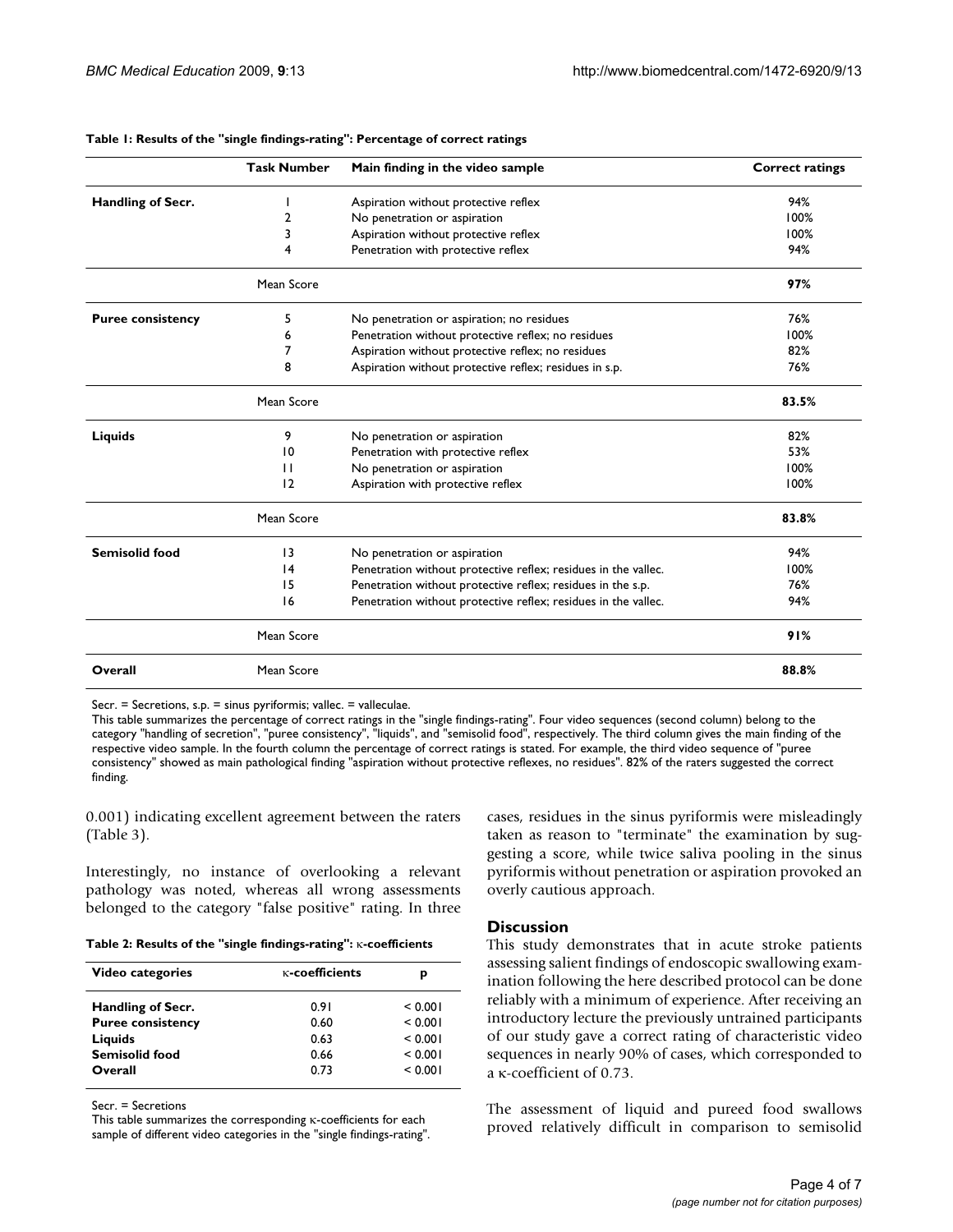| Table 3: Results of the "complete examination-rating" |                                                                                  |                                                        |  |  |
|-------------------------------------------------------|----------------------------------------------------------------------------------|--------------------------------------------------------|--|--|
|                                                       | ı                                                                                | 2                                                      |  |  |
| Clinical situation                                    | 72 yr, male, MCA<br>right, NIH-SS 8, mild<br>f.p., dysarthria,<br>exam. at day 2 | 77 yr, female<br>right, NIH-<br>moderate<br>exam. at c |  |  |
| Handling of<br>Secretions                             | No pen./asp.                                                                     | No pen./asp.<br>in the s.                              |  |  |
| Decision                                              | proceed                                                                          | procee                                                 |  |  |
| Correct rat.                                          | 100%                                                                             | $100\%$                                                |  |  |
| Puree consistency                                     | No pen./asp.,<br>residues in the s.p.                                            | No pen./:                                              |  |  |

*BMC Medical Education* 2009, **9**:13 http://www.biomedcentral.com/1472-6920/9/13

BMC Medical Education 2009, 9:13

 $\overline{\phantom{0}}$ 

http://www.biomedcentral.com/1472-6920/9/13

|                           |                                                                                  | $\mathbf{2}$                                                                | 3                                                                              | 4                                                                      | 5                                                                     | 6                                                                                    | $\overline{\mathbf{z}}$                                               | 8                                                                                     |
|---------------------------|----------------------------------------------------------------------------------|-----------------------------------------------------------------------------|--------------------------------------------------------------------------------|------------------------------------------------------------------------|-----------------------------------------------------------------------|--------------------------------------------------------------------------------------|-----------------------------------------------------------------------|---------------------------------------------------------------------------------------|
| Clinical situation        | 72 yr, male, MCA<br>right, NIH-SS 8, mild<br>f.p., dysarthria,<br>exam. at day 2 | 77 yr, female, MCA<br>right, NIH-SS 7,<br>moderate f. p.;<br>exam. at day I | 67 yr, female, MCA<br>left, NIH-SS 10,<br>buccofac. apraxia,<br>exam. at day I | 71 yr, male, MCA<br>left. NIH-SS 12.<br>severe f.p.; exam. at<br>day 2 | 78 yr, male, BS,<br>NIH-SS 7. severe<br>dysarthria; exam. at<br>day I | 74 yr, male, MCA<br>left, NIH-SS 9,<br>severe f.p.,<br>dysarthria; exam. at<br>day I | 63 yr, male, BS,<br>NIH-SS 8, severe<br>dysarthria; exam. at<br>day I | 72 yr, female, MCA<br>right, NIH-SS 8,<br>moderate f.p., neg-<br>lect; exam. at day I |
| Handling of<br>Secretions | No pen./asp.                                                                     | No pen./asp.; Saliva<br>in the s.p.                                         | No pen./asp.; Saliva<br>in the s.p.                                            | No pen./asp.; Saliva<br>in the s.p                                     | No pen./asp.                                                          | No pen./asp.                                                                         | Asp. without prot.<br>reflex                                          | No pen./asp.                                                                          |
| <b>Decision</b>           | proceed                                                                          | proceed                                                                     | proceed                                                                        | proceed                                                                | proceed                                                               | proceed                                                                              | Score 6                                                               | proceed                                                                               |
| Correct rat.              | 100%                                                                             | 100%                                                                        | 100%                                                                           | 94%                                                                    | 100%                                                                  | 94%                                                                                  | 100%                                                                  | 100%                                                                                  |
| Puree consistency         | No pen./asp.,<br>residues in the s.p.                                            | No pen./asp.                                                                | No pen./asp.;<br>residues in the s.p.                                          | Pen. without prot.<br>refl.                                            | Pen. with prot. refl.                                                 | Pen. without prot.<br>refl.                                                          | n.a.                                                                  | No pen./asp.;<br>residues in the s.p.                                                 |
| <b>Decision</b>           | proceed                                                                          | proceed                                                                     | proceed                                                                        | Score 5                                                                | Score 4                                                               | Score 5                                                                              | n.a.                                                                  | proceed                                                                               |
| Correct rat.              | 100%                                                                             | 100%                                                                        | 94%                                                                            | 100%                                                                   | 100%                                                                  | 100%                                                                                 | n.a.                                                                  | 88%                                                                                   |
| Liquids                   | No pen./asp.                                                                     | No pen./apsp;<br>Leaking s.p.                                               | Pen. with prot.<br>reflex                                                      | n.a.                                                                   | n.a.                                                                  | n.a.                                                                                 | n.a.                                                                  | Asp. without prot.<br>reflex                                                          |
| <b>Decision</b>           | proceed                                                                          | proceed                                                                     | Score 3                                                                        | n.a.                                                                   | n.a.                                                                  | n.a.                                                                                 | n.a.                                                                  | Score 4                                                                               |
| Correct rat.              | 100%                                                                             | 100%                                                                        | 100%                                                                           | n.a.                                                                   | n.a.                                                                  | n.a.                                                                                 | n.a.                                                                  | 100%                                                                                  |
| Semisolid food            | Severe residues in<br>the vallec.                                                | No pen./asp.; few<br>residues in the<br>vallec.                             | n.a.                                                                           | n.a.                                                                   | n.a.                                                                  | n.a.                                                                                 | n.a.                                                                  | n.a.                                                                                  |
| <b>Decision</b>           | Score 2                                                                          | Score I                                                                     | n.a.                                                                           | n.a.                                                                   | n.a.                                                                  | n.a.                                                                                 | n.a.                                                                  | n.a.                                                                                  |
| Correct rat.              | 100%                                                                             | 100%                                                                        | n.a.                                                                           | n.a.                                                                   | n.a.                                                                  | n.a.                                                                                 | n.a.                                                                  | n.a.                                                                                  |
| Correct score             | 100%                                                                             | 100%                                                                        | 94%                                                                            | 94%                                                                    | 100%                                                                  | 94%                                                                                  | 100%                                                                  | 88%                                                                                   |

Correct rat. = Correct ratings; f.p. = facial palsy; buccofac. = buccofacial; somnol. = somnolence; s.p. = sinus pyriformis; vallec. = valleculae; MCA = stroke in the territory of the middle cerebral artery; BS = brainstem stroke; NIH-SS = National Institute of Health Stroke Scale Score. The video samples were rated according to the screening protocol outlined in figure 1.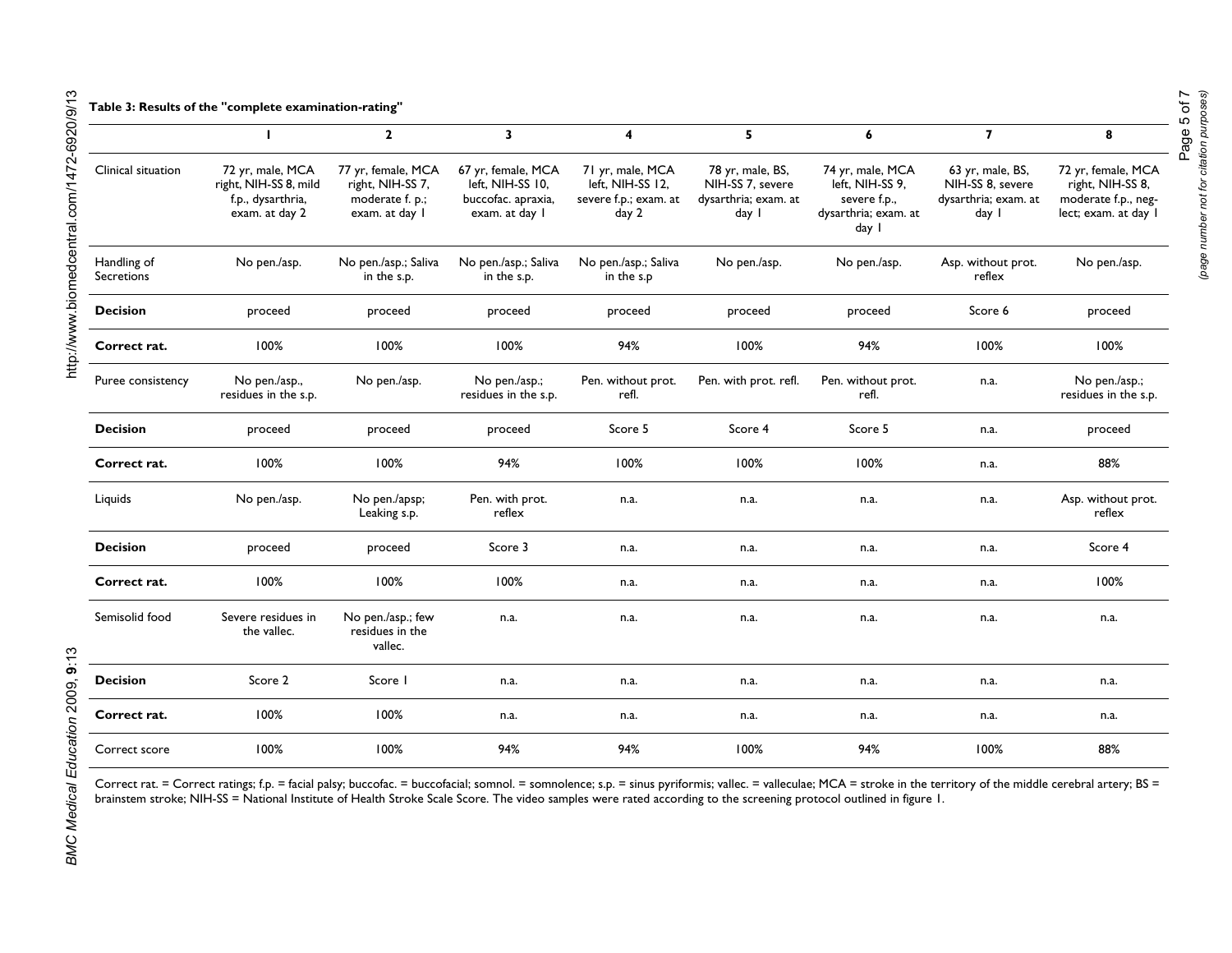food. This is probably because the former consistencies typically showed predeglutitive key findings only for fractions of a second. Here, replaying of the respective sequences in slow motion, which is also advocated by Langmore and co-workers [13], might have been useful. The further improvement seen at the complete examination-rating with 96% correct assessments (corresponding  $\kappa$ -coefficient = 0.91) was probably due to a marked training effect of the previous testing and the subsequent discussion. Since systematic curricula on the present subject are sparse, this point may be of relevance for future teaching of endoscopic evaluation of swallowing.

Looking in detail at the few mistakes made at the second testing, it is striking that in each single case participants erred on "safe side" leading to a worse score than necessary.

Furthermore, the excellent κ-coefficient achieved by the previously untrained participants of our study at the complete examination-rating may suggest that endoscopic swallowing assessment according to the here described protocol is simpler to score and more reliable compared to videofluoroscopic swallowing evaluations of acute stroke patients [5,14].

When we developed our screening protocol for acute stroke patients, we aimed for a simple way of scoring endoscopic key findings making this tool more easy to adopt for inexperienced clinicians [4]. Thus, in comparison to the well-known 8-point Penetration-Aspiration Scale (PAS) developed by Rosenbek and co-workers [15], we chose a simplified 5-point scale to score penetration and aspiration events. By using this 5-point scale, the here described endoscopic dysphagia screening protocol showed an excellent interrater reliability when applied to acute stroke patients [4].

Apart from being able to correctly identify key findings of endoscopic swallowing examination, our protocol for acute stroke patients also requires demanding technical skills from the clinicians. Murray suggests that, after observing several examinations, the novice should perform at least 20 to 30 examinations under supervision before starting to work on his own [13]. Therefore, when intending to involve so far inexperienced clinicians in the endoscopic examination of swallowing, one has to provide sufficient practical instructions along with the mentioned theoretical tutorials.

Moreover, we would like to emphasise that the inexperienced clinicians participating in our study did not score and interpret complete FEES examinations, but only a small number of relevant parameters for the purpose of dysphagia screening. In comparison to the examination

protocol outlined here, Langmore's original FEES protocol is clearly more differentiated [16]. Apart from identifying salient findings, it also comprises of additional important aspects like a detailed anatomic-physiologic assessment including a pharyngo-laryngeal sensory testing [8,17], evaluation of therapeutic maneuvers and their effect on the swallow, and testing of different methods of food delivery. Furthermore, the interpretation of endoscopic findings is not confined to the assessment of the aspiration risk alone but deduces the underlying pathophysiology of dysphagia for suggesting suitable therapeutic interventions and for giving a prognosis. Of course, analyzing and interpreting abnormal findings according to this differentiated and comprehensive protocol needs a lot more of clinical experience with the FEES procedure that cannot be learned in a 30 minutes-lecture.

# **Conclusion**

Our study results give evidence that key findings of endoscopic swallowing evaluations of acute stroke patients and the deduction of clinical consequences can reliably be identified by so far inexperienced physicians after receiving a short and structured teaching. Therefore, we believe that the present approach will help FEES to be easily and successfully adopted in dysphagia management of acute stroke care.

# **Abbreviations**

FEES: Fiberoptic endoscopic evaluation of swallowing; MCA: Middle cerebral artery.

# **Competing interests**

The authors declare that they have no competing interests.

#### **Authors' contributions**

TW, IT, SO, CH and RD were involved in the FEES. TW, EBR, WRS and RD designed the study protocol. TW and RD performed statistical analysis. TW wrote the manuscript. WRS and EBR read previous drafts of the manuscript and made substantial improvements. All authors read and approved the final manuscript.

#### **References**

- 1. Evans A, Perez I, Harraf F, Melbourn A, Steadman J, Donaldson N, Kalra L: **[Can differences in management processes explain dif](http://www.ncbi.nlm.nih.gov/entrez/query.fcgi?cmd=Retrieve&db=PubMed&dopt=Abstract&list_uids=11716885)[ferent outcomes between stroke unit and stroke-team care?](http://www.ncbi.nlm.nih.gov/entrez/query.fcgi?cmd=Retrieve&db=PubMed&dopt=Abstract&list_uids=11716885)** *Lancet* 2001, **358:**1586-1592.
- 2. Hinchey JA, Shephard T, Furie K, Smith D, Wang D, Tonn S: **[Formal](http://www.ncbi.nlm.nih.gov/entrez/query.fcgi?cmd=Retrieve&db=PubMed&dopt=Abstract&list_uids=16109909) [dysphagia screening protocols prevent pneumonia.](http://www.ncbi.nlm.nih.gov/entrez/query.fcgi?cmd=Retrieve&db=PubMed&dopt=Abstract&list_uids=16109909)** *Stroke* 2005, **36:**1972-1976.
- 3. Odderson IR, Keaton JC, McKenna BS: **[Swallow management in](http://www.ncbi.nlm.nih.gov/entrez/query.fcgi?cmd=Retrieve&db=PubMed&dopt=Abstract&list_uids=8540789) [patients with on an acute stroke pathway: quality is cost](http://www.ncbi.nlm.nih.gov/entrez/query.fcgi?cmd=Retrieve&db=PubMed&dopt=Abstract&list_uids=8540789) [effective.](http://www.ncbi.nlm.nih.gov/entrez/query.fcgi?cmd=Retrieve&db=PubMed&dopt=Abstract&list_uids=8540789)** *Arch Phys Med Rehabil* 1995, **76:**1130-1133.
- 4. Dziewas R, Warnecke T, Olenberg S, Teismann I, Zimmermann J, Kramer C, Ritter M, Ringelstein EB, Schabitz WR: **[Towards a Basic](http://www.ncbi.nlm.nih.gov/entrez/query.fcgi?cmd=Retrieve&db=PubMed&dopt=Abstract&list_uids=18511871) [Endoscopic Assessment of Swallowing in Acute Stroke –](http://www.ncbi.nlm.nih.gov/entrez/query.fcgi?cmd=Retrieve&db=PubMed&dopt=Abstract&list_uids=18511871) Development and Evaluation of a Simple Dysphagia Score.** *Cerebrovasc Dis* 2008, **26:**41-47.